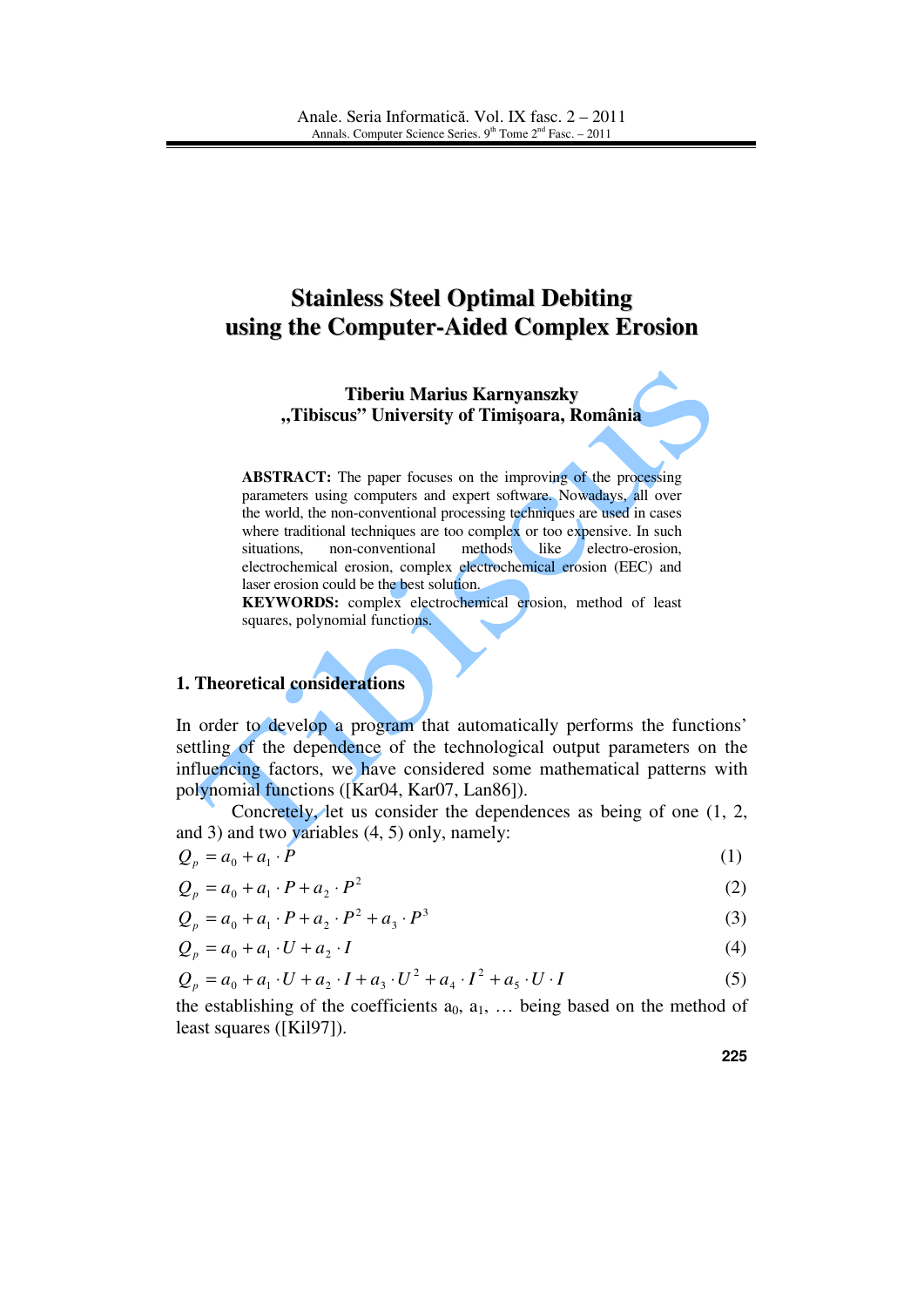## **2. Input Data**

In order to determine the mathematical pattern of the productivity  $(Q_p)$ dependency on the induced power (P), respectively on the voltage (U) and current (I) in the working space, there were developed more debiting experiments of some stainless steel PO with the thickness of 45, 50, 65, 90 and 100 mm, in a solution of soluble sodium silicate, with  $M=3$  and  $p=1.25$ kg/dm<sup>3</sup>, with the TO of 1,5 mm thickness and advance speed of  $25m/s$ , on a MEC 100 non-conventional device, as displayed in the following table.

| No.                                                   | <b>Voltage</b> | <b>Current</b> |      | <b>Induced power   Measured productivity</b> |  |  |  |
|-------------------------------------------------------|----------------|----------------|------|----------------------------------------------|--|--|--|
|                                                       | U [V]          | I[A]           | P[W] | $Q_{\rm p}$ [mm <sup>3</sup> /min]           |  |  |  |
| 1 <sup>st</sup><br>Experiment – PO thickness of 45 mm |                |                |      |                                              |  |  |  |
| $\mathbf{1}$                                          | 26             | 45             | 1170 | 386.24                                       |  |  |  |
| $\overline{2}$                                        | 22             | 120            | 2640 | 1081.49                                      |  |  |  |
| $\overline{3}$                                        | 24             | 130            | 3120 | 1081.49                                      |  |  |  |
| $\overline{4}$                                        | 22             | 150            | 3300 | 1081.49                                      |  |  |  |
| $\overline{5}$                                        | 24             | 150            | 3600 | 1287.49                                      |  |  |  |
| 6                                                     | 24             | 200            | 4800 | 1160.39                                      |  |  |  |
| $\overline{7}$                                        | 26             | 200            | 5200 | 2032.87                                      |  |  |  |
| 2 <sup>nd</sup><br>Experiment - PO thickness of 50 mm |                |                |      |                                              |  |  |  |
| $\mathbf{1}$                                          | 26             | 45             | 1170 | 417.26                                       |  |  |  |
| $\overline{c}$                                        | 24             | 140            | 3360 | 1383.82                                      |  |  |  |
| $\overline{3}$                                        | 24             | 150            | 3600 | 1112.64                                      |  |  |  |
| $\overline{4}$                                        | 26             | 170            | 4680 | 1668.97                                      |  |  |  |
| $3rd$ Experiment – PO thickness of 65 mm              |                |                |      |                                              |  |  |  |
| $\mathbf{1}$                                          | 26             | 40             | 1040 | 296.90                                       |  |  |  |
| $\overline{2}$                                        | 24             | 80             | 1920 | 805.87                                       |  |  |  |
| $\overline{\mathbf{3}}$                               | 24             | 120            | 2880 | 1253.58                                      |  |  |  |
| $\overline{4}$                                        | 24             | 150            | 3600 | 1327.32                                      |  |  |  |
| $\overline{5}$                                        | 26             | 180            | 4680 | 1128.22                                      |  |  |  |
| $4th$ Experiment 3 – PO thickness of 90 mm            |                |                |      |                                              |  |  |  |
| $\mathbf{1}$                                          | 28             | 130            | 3640 | 1411.87                                      |  |  |  |
| $\overline{2}$                                        | 24             | 160            | 3840 | 1169.18                                      |  |  |  |
| $\overline{3}$                                        | 24             | 170            | 4080 | 1172.93                                      |  |  |  |
| $\overline{4}$                                        | 28             | 150            | 4200 | 1253.22                                      |  |  |  |
| 5                                                     | 24             | 180            | 4320 | 1663.83                                      |  |  |  |
| $\overline{6}$                                        | 28             | 240            | 6720 | 2544.68                                      |  |  |  |
| $\overline{7}$                                        | 26             | 270            | 7560 | 2276.82                                      |  |  |  |
| $\overline{8}$                                        | 24             | 340            | 8160 | 2703.73                                      |  |  |  |

**Table 1. Experimental results for the processing productivity ([HLM99])**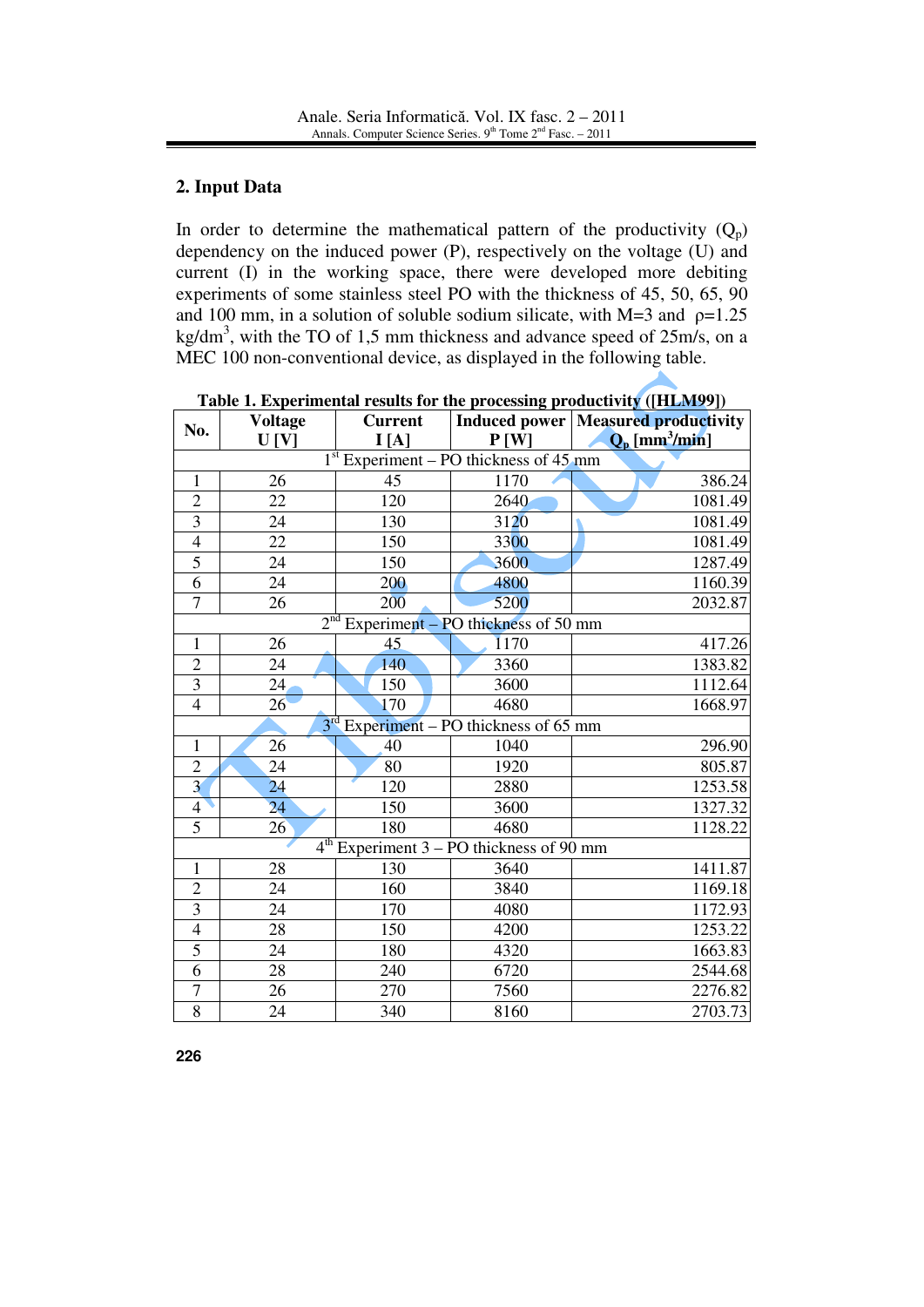| No.                                       | <b>Voltage</b><br>U[V] | <b>Current</b><br>I[A] | P[W] | <b>Induced power   Measured productivity  </b><br>$Q_p$ [mm <sup>3</sup> /min] |  |  |  |
|-------------------------------------------|------------------------|------------------------|------|--------------------------------------------------------------------------------|--|--|--|
| $5th Experiment – PO thickness of 100 mm$ |                        |                        |      |                                                                                |  |  |  |
|                                           | 30                     | 60                     | 1800 | 387.01                                                                         |  |  |  |
|                                           | 25                     | 150                    | 3750 | 953.69                                                                         |  |  |  |
| 3                                         | 26                     | 160                    | 4160 | 1405.44                                                                        |  |  |  |
|                                           | 24                     | 220                    | 5720 | 1513.80                                                                        |  |  |  |
|                                           | 25                     | 240                    | 6000 | 1668.97                                                                        |  |  |  |
|                                           | 30                     | 320                    | 9600 | 2225.29                                                                        |  |  |  |

**Table 1. Experimental results for the processing productivity (continued)**

## **3. Results**

We have obtained the following mathematical patterns of the dependence of the EEC processing productivity  $(Q_p)$  on the induced power (P) at the debiting, using the experimental data presented in the table above:

• Experiment 1 (best fit for the  $3<sup>rd</sup>$  rank function, medium error is 11.9%):

$$
Q_p = 90.4239 + 3.1372 \cdot 10^{-1} \cdot P \tag{6}
$$

$$
Q_p = 46.3642 + 3.4544 \cdot 10^{-1} \cdot P - 4.8617 \cdot 10^{-6} \cdot P^2 \tag{7}
$$

$$
Q_p = -2654.0708 + 3.9011 \cdot P - 1.2835 \cdot 10^{-3} \cdot P^2 + 1.3488 \cdot 10^{-7} \cdot P^3 \tag{8}
$$



**Figure 1. Graphical representation of fitting functions in experiment 1 (using Mathcad 2000 Professional software)**

**227**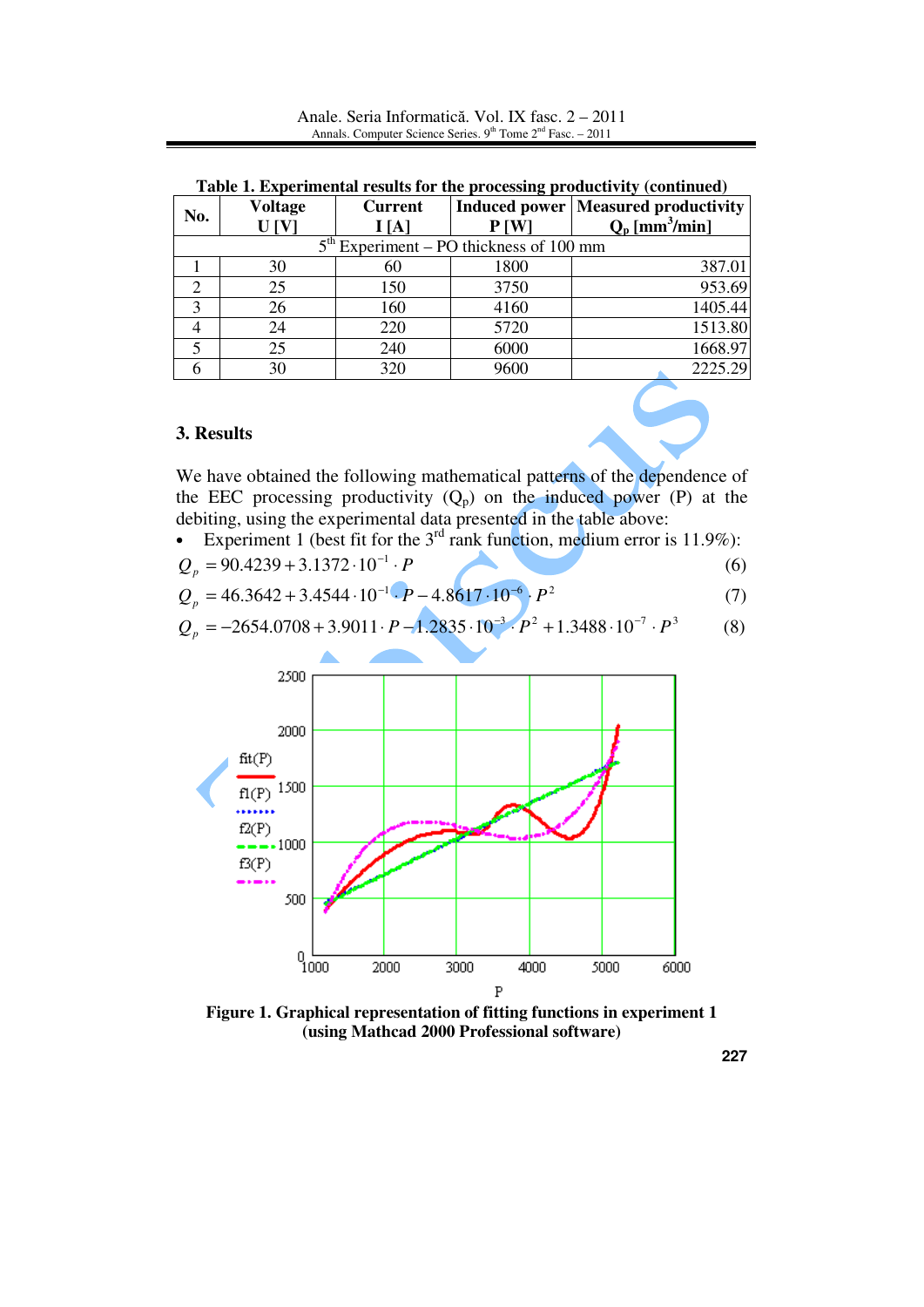



**Figure 3. Graphical representation of fitting functions in experiment 3**

**228**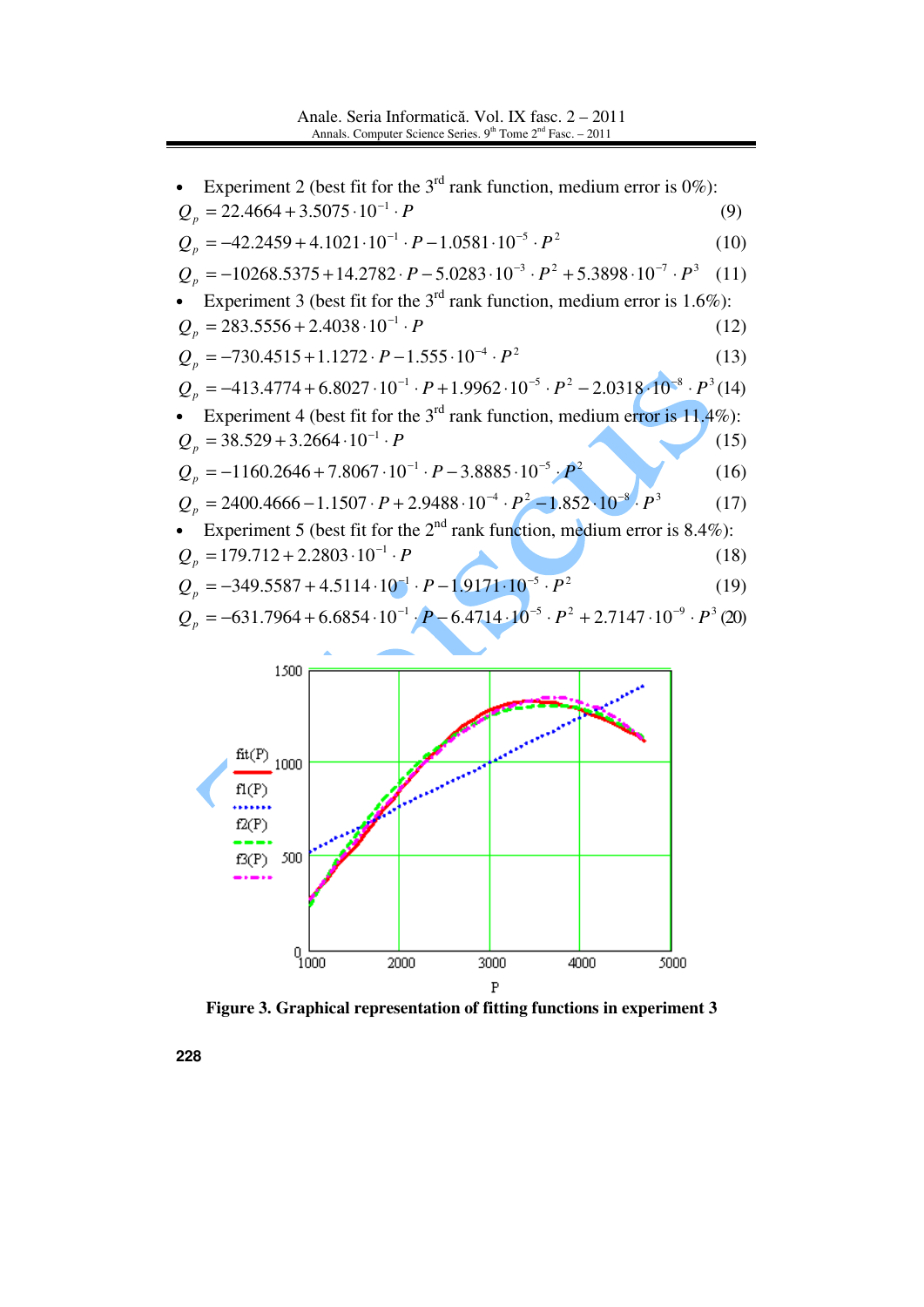Anale. Seria Informatică. Vol. IX fasc. 2 – 2011 Annals. Computer Science Series.  $9<sup>th</sup>$  Tome  $2<sup>nd</sup>$  Fasc. – 2011



**Figure 2. Graphical representation of fitting functions in experiment 2**



**Figure 4. Graphical representation of fitting functions in experiment 4**

In the above figures, the fit(P) represents the input data, and the  $f1(P)$ , f2(P), f3(P) functions are the polynomial  $1<sup>st</sup>$ ,  $2<sup>nd</sup>$  and  $3<sup>rd</sup>$  degree approximation functions.

Next, we have obtained the following mathematical patterns of the dependence of the EEC processing productivity  $(Q_p)$  on the voltage (U) and current (I) at the debiting, using the experimental data presented in Table 1: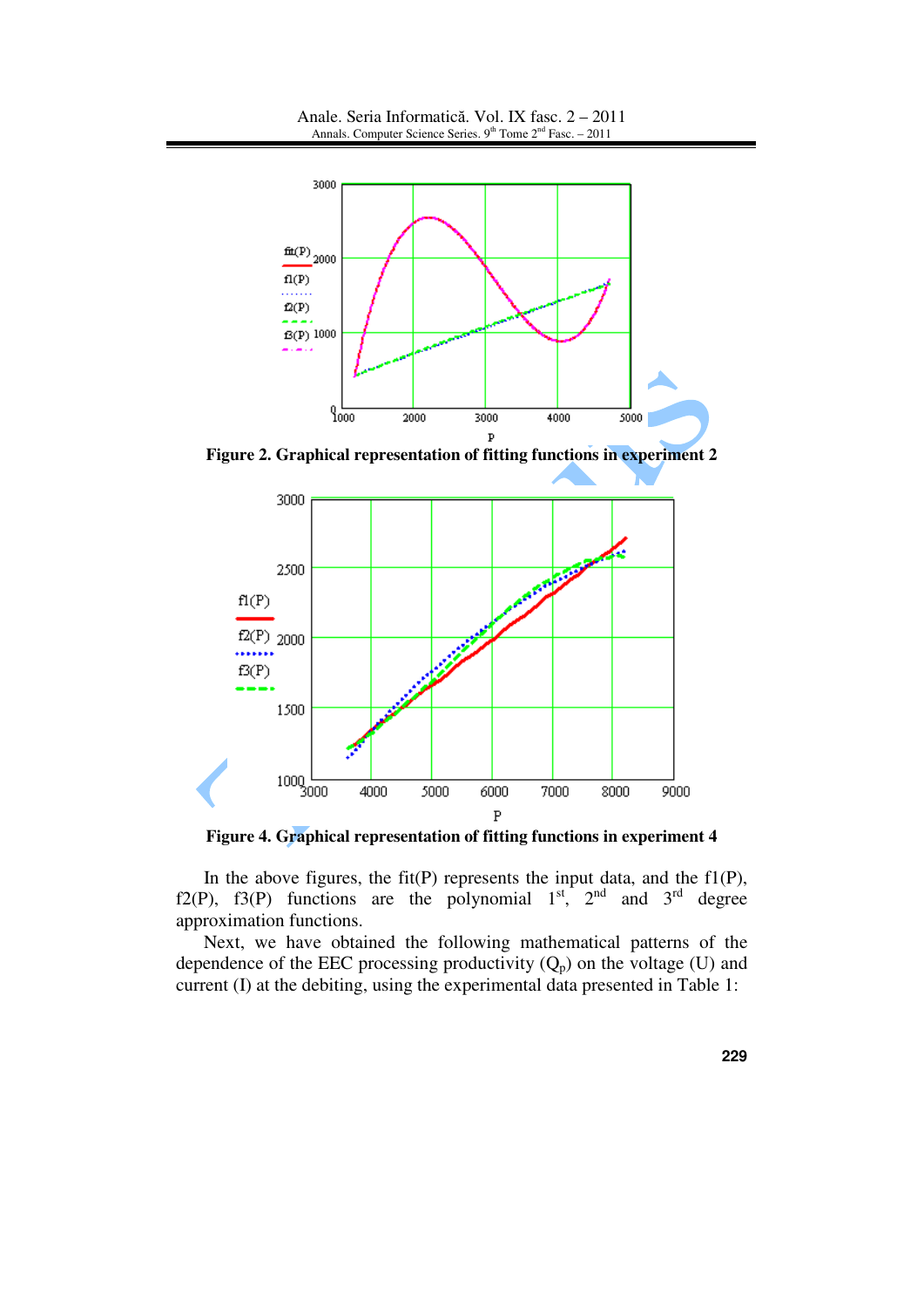Anale. Seria Informatică. Vol. IX fasc. 2 – 2011 Annals. Computer Science Series.  $9<sup>th</sup>$  Tome  $2<sup>nd</sup>$  Fasc. – 2011



**Figure 5. Graphical representation of fitting functions in experiment 5**



**Figure 6. Graphical representation of fitting functions in experiment 1**

**230**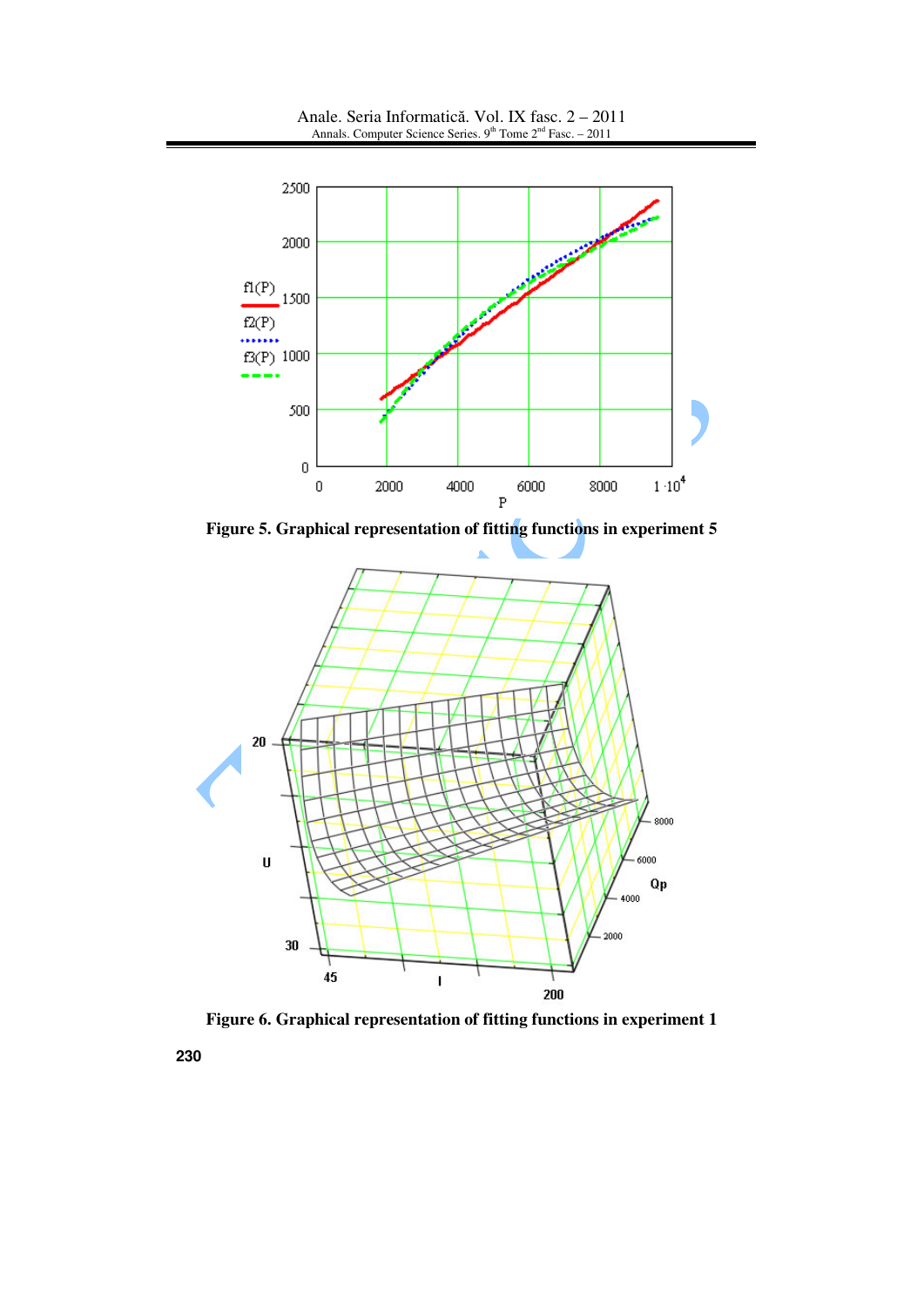

**Figure 7. Graphical representation of fitting functions in experiment 5**

• Experiment 1 (best fit for the  $2^{nd}$  rank function, medium error is 2.9%):  $Q_p = -1301 + 56.3579 \cdot U + 7.7893 \cdot I$  (21)  $Q_p = 40812 - 3381.35 \cdot U - 21.53 \cdot I + 68.53 \cdot U^2 + 1.95 \cdot U \cdot I$  (22) • Experiment 5 (best fit for the  $2<sup>nd</sup>$  rank function, medium error is 10.7%):  $Q_p = -2583 + 99.55 \cdot U + 8.75 \cdot I$  (23)  $Q_p = 39213 - 3199 \cdot U + 15.34 \cdot I + 63.03 \cdot U^2 + 0.14 \cdot U \cdot I$ (24)

### **Conclusions**

By analyzing the determined functions, regarding the  $Q_p = f(P)$  dependency, there can be observed that:

• the  $Q_p$  dependence on P using the 3 rank functions is correct with an minimum of 0% and a maximum of 11.9% error;